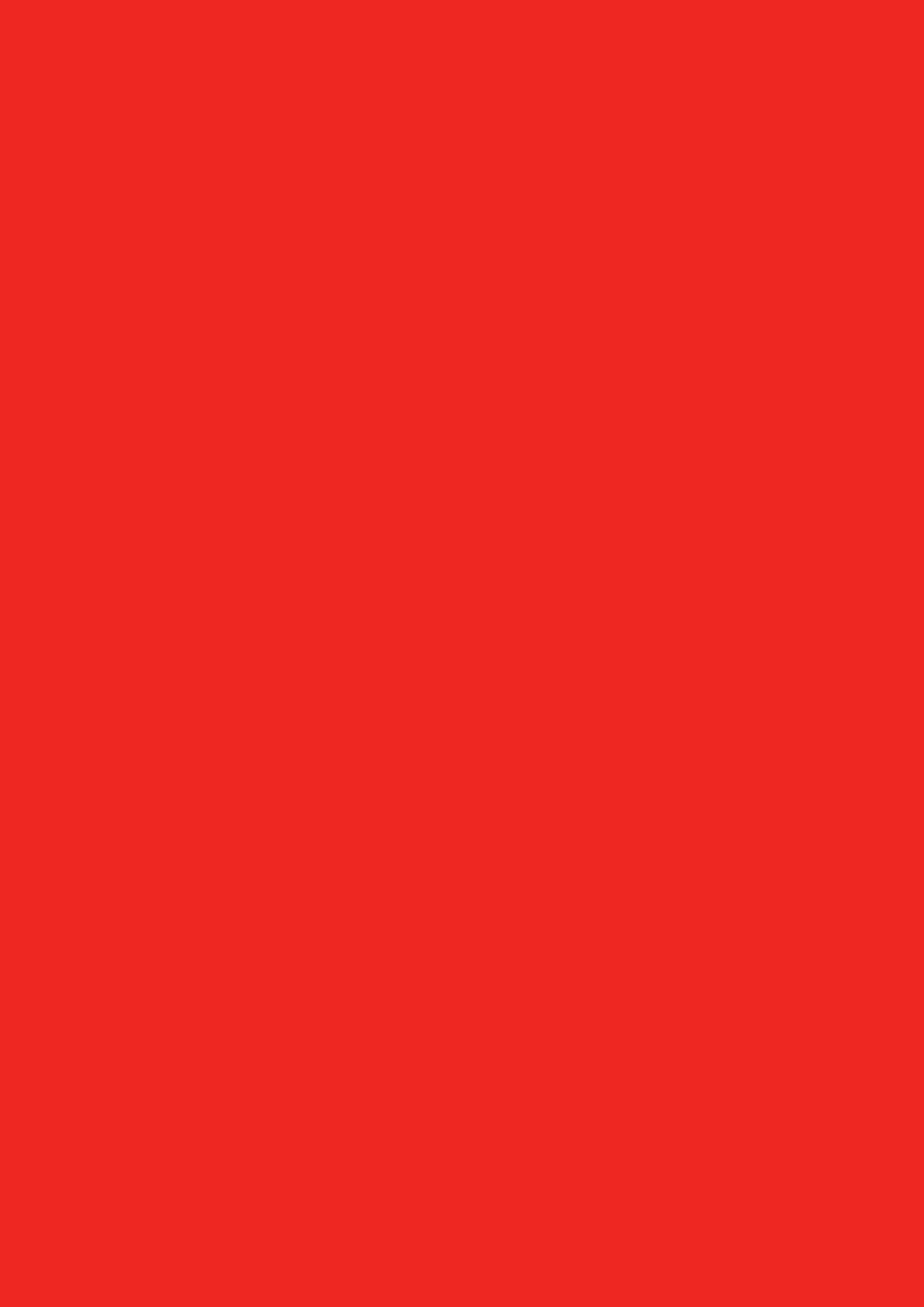# **Contents**

| Introduction                            | 2  |
|-----------------------------------------|----|
| Extra definitions                       | 3  |
| Important conditions                    | 4  |
| General conditions                      | 6  |
| What is not covered                     | 6  |
| Building works, owned or hired in plant |    |
| Other cover                             | 9  |
| What is not covered                     | 10 |
| Your legal liabilities                  | 11 |
| Non negligent liability                 | 13 |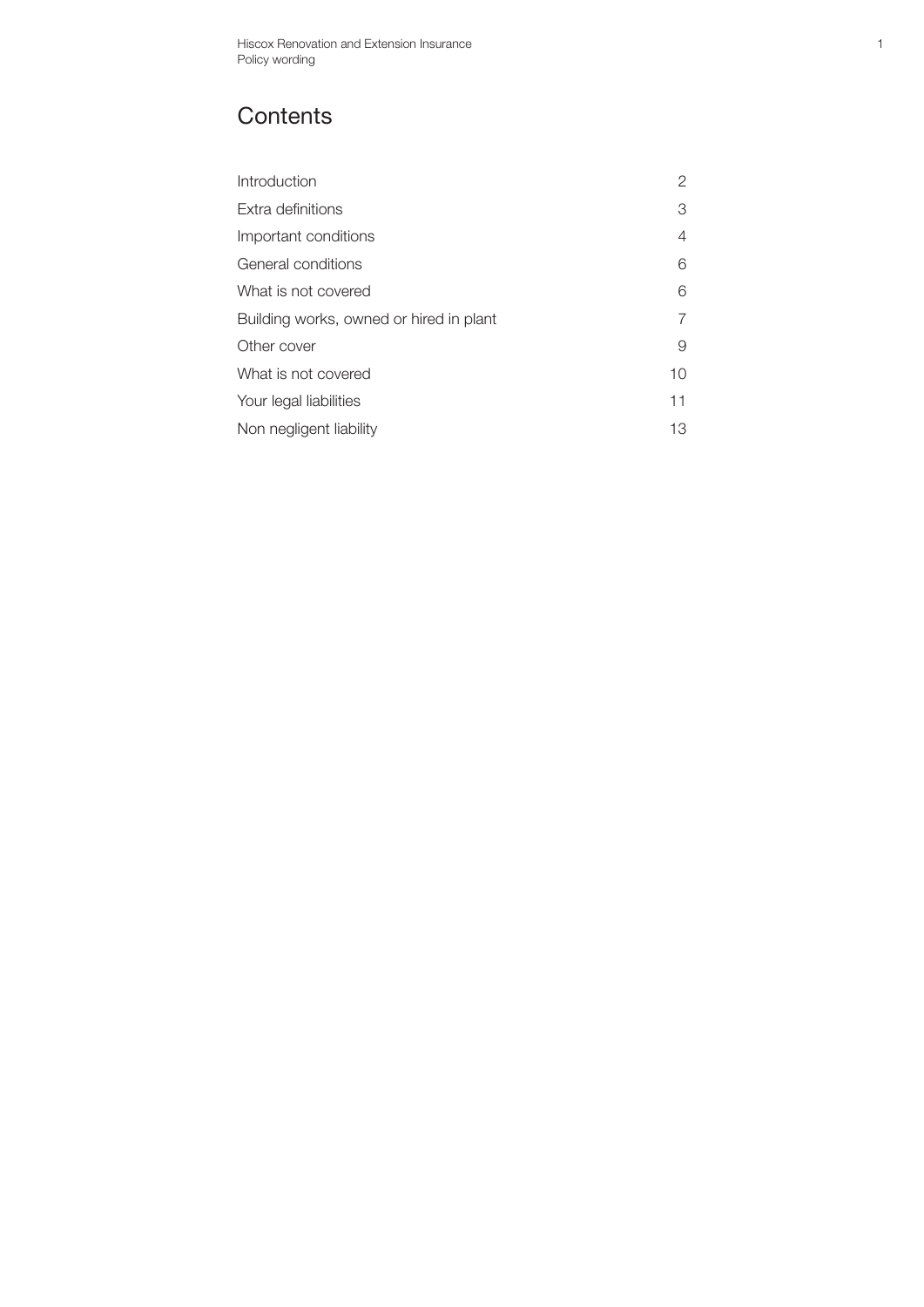#### Introduction

Thank you for choosing us to protect your home against risks which you may be exposed to during the carrying out of the building works at your home. We hope that the language and layout of this addition of cover are clear because we want you to understand the insurance we provide as well as the responsibilities we have with each other.

Please note that the terms and conditions of your Hiscox 606 Home Insurance policy apply to this addition of cover.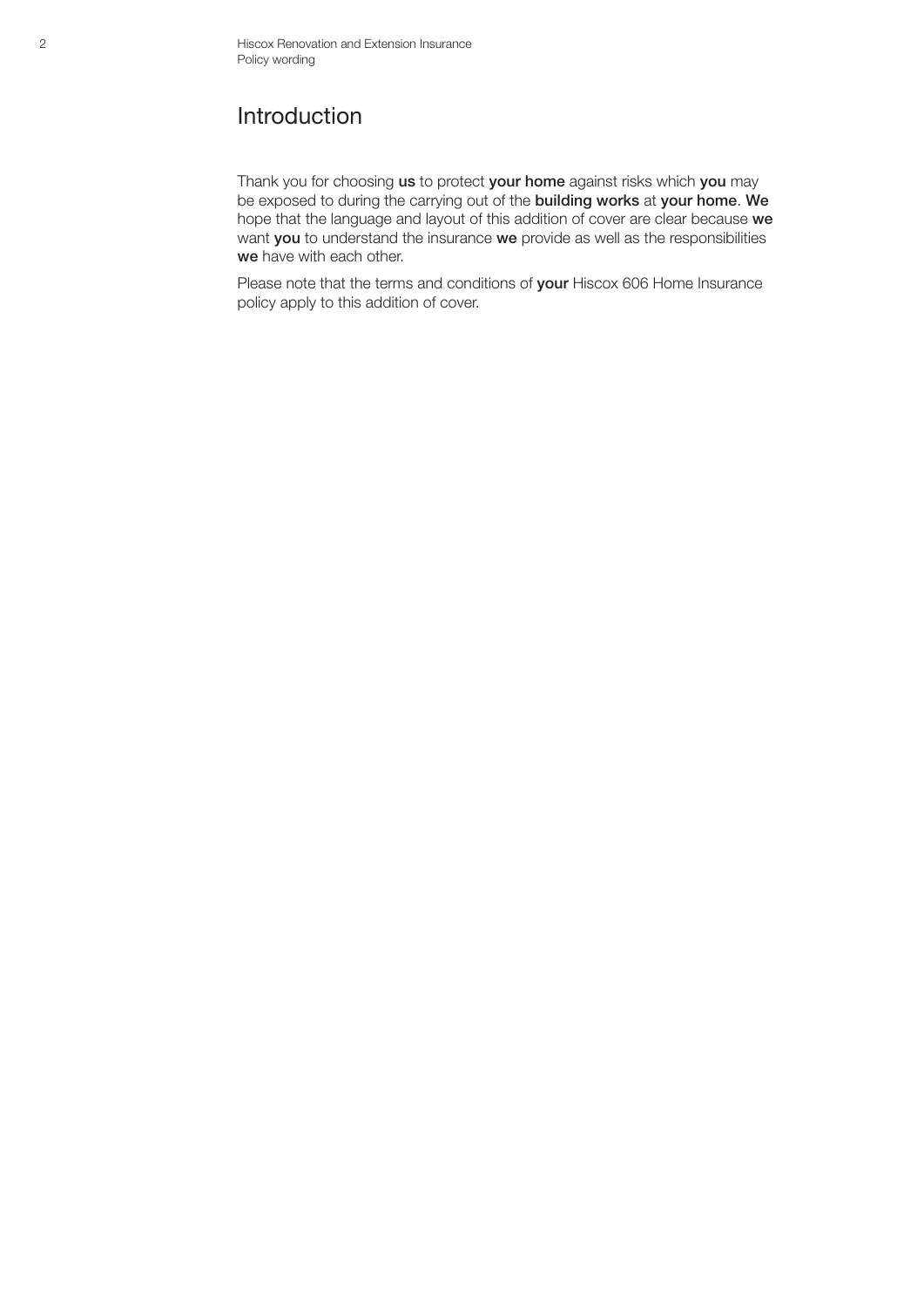# Extra definitions

|                                             | The following extra definitions apply to the whole of this addition of cover and are in addition to<br>any other definitions shown in your Hiscox 606 Home insurance policy. |
|---------------------------------------------|------------------------------------------------------------------------------------------------------------------------------------------------------------------------------|
| <b>Building works</b>                       | The permanent works shown in your schedule taking place within or adjacent to the grounds of<br>your home, including:                                                        |
|                                             | materials to be incorporated into the permanent works which have been supplied by you;                                                                                       |
|                                             | structures and materials that are necessary for access to or support of the works which will:                                                                                |
|                                             | 1. be removed from your home on or before the date the renovation or extension work<br>is completed;                                                                         |
|                                             | 2. not be used again in connection with any other building project;                                                                                                          |
|                                             | all at the address shown in the schedule and which belong to you or for which you are legally<br>responsible.                                                                |
| Contract                                    | The contractual agreement declared to us under which the building works are undertaken.                                                                                      |
| Hired in plant                              | - Mechanical, electrical or manually powered equipment;                                                                                                                      |
|                                             | Containment, preparation and handling equipment;                                                                                                                             |
|                                             | Scaffolding, staging, ladders and similar equipment;                                                                                                                         |
|                                             | Site huts or cabins;                                                                                                                                                         |
|                                             | or similar contractors plant and equipment all at the address shown in the schedule which are<br>hired by you and for which you are legally responsible.                     |
|                                             | We do not include within hired in plant any contractor's plant or equipment on a hire purchase,<br>lease agreement or which is on free loan to you.                          |
| <b>Original estimated</b><br>contract price | The estimated or quoted value of the <b>building works</b> before the start of such works including<br>any other cost in connection with the contract.                       |
| Owned plant                                 | - Mechanical, electrical or manually powered equipment;                                                                                                                      |
|                                             | Containment, preparation and handling equipment;                                                                                                                             |
|                                             | Scaffolding, staging, ladders and similar equipment;                                                                                                                         |
|                                             | - Site huts or cabins;                                                                                                                                                       |
|                                             | all at the address shown in the schedule and which belong to you or for which you are<br>legally responsible.                                                                |
| Period of insurance                         | The time for which this addition of cover is in force as shown in your 606 renovation and<br>extension schedule.                                                             |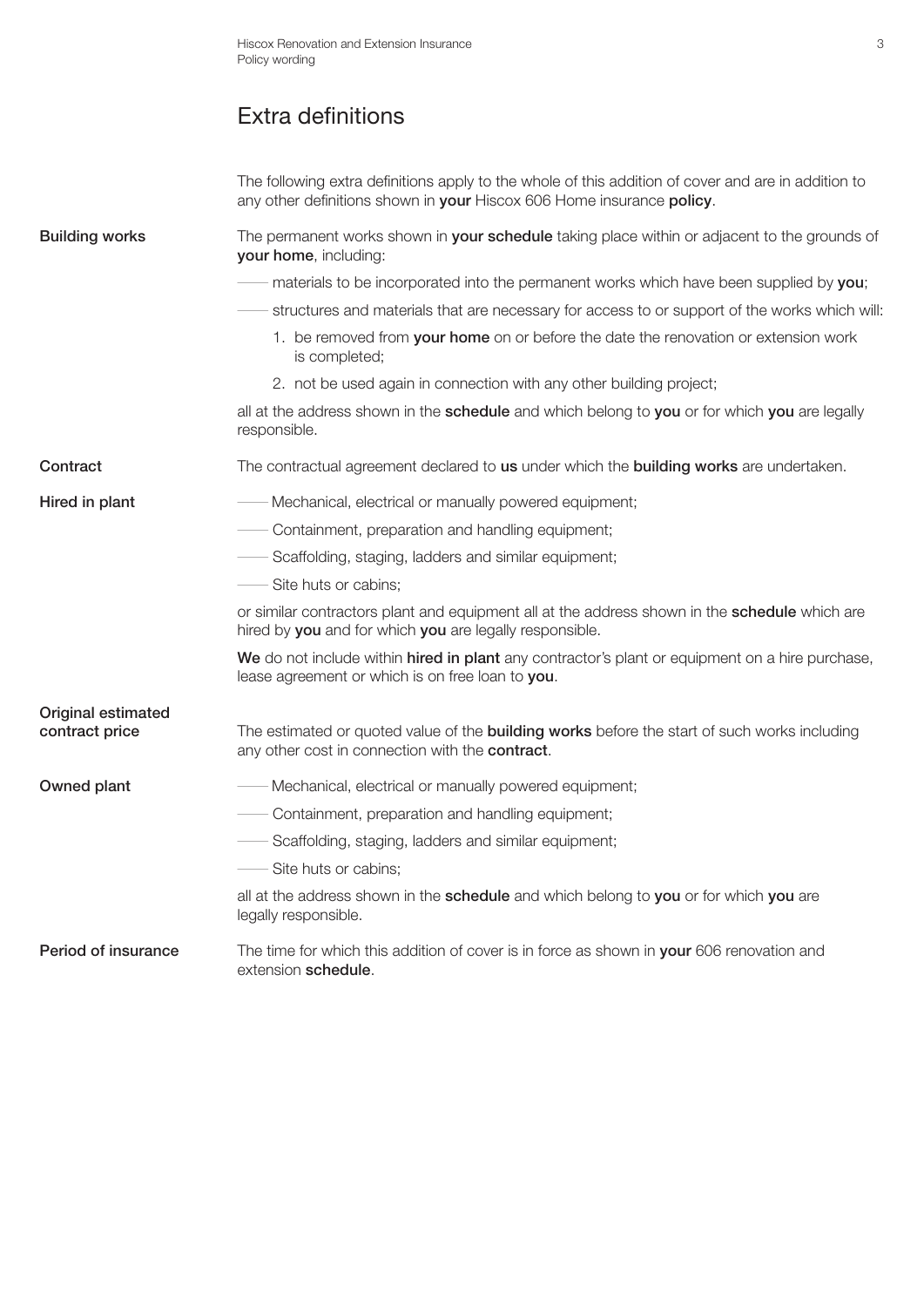#### Important conditions

The following obligations, which are in addition to the conditions shown in your Hiscox 606 Home Insurance **policy**, apply when:

- 1. any of your contractors are named in the schedule (known as a joint insured); or
- 2. you are responsible for managing the building works.

If you are responsible for managing the building works please ensure that you fulfil the obligations below.

If any of your contractors are named in the schedule please ensure that you provide them with a copy of the hand book that we sent to you when we accepted this insurance. The contractor(s) named in **your schedule** must also fulfil the obligations below.

If we determine that any claim you make under this policy has been adversely impacted directly by a failure to fulfil the obligations below, we may refuse to pay your claim or reduce any payment we may make. However, we will not take this course of action if the failure to fulfil such obligations is entirely beyond your control.

If any of your contractors are named in your schedule and are responsible for causing an injury or damage to property we may start recovery proceedings in your name. We ask that you give us all the assistance we need to do this. You must not enter into any agreement with any of vour contractors waiving our right to start proceedings in your name.

Fire precautions The following obligations apply when carrying out any work involving the application of heat or the use of angle grinders or disc cutters.

You or any of your contractors must ensure that:

- 1. a thorough examination of the immediate vicinity of the work, including the area on the other side of any wall or partition, is made to see whether any combustible material is in danger of ignition either directly or by conducted heat. You must retain a written record that such inspection has been undertaken.
- 2. all moveable and combustible materials are removed from the immediate vicinity of the work to a distance of not less than 15 metres from the point of application of heat. Combustible materials which cannot be moved must be covered and fully protected by screens of noncombustible material.
- 3. there shall be available for immediate use at the site of the work either:
	- a. two portable multi-purpose dry powder fire extinguishers to European standard BS EN 3 or British Standard BS5423 with a minimum capacity of 4.0 kilograms each and serviced in accordance with BS5306-3; or
	- b. a hydraulic hose reel provided the situation is one where water would not aggravate a fire or explosion.
- 4. the lighting of all blow lamps, blow torches, welding and cutting equipment is carried out strictly in accordance with the manufacturer's instructions and no piece of lighted equipment is left unattended.
- 5. any gas cylinders not required for immediate use are kept outside the building in which work is taking place and in any event at least 15 metres from the point of application of heat or use of angle grinders or disc cutters.
- 6. any tar bitumen or asphalt boiler is not left unattended and shall be located at ground level on a non-combustible surface and in the open air whilst lighted.
- 7. for at least one hour after the completion of each period of work or stage of work involving the application of heat or use of angle grinders or disc cutters, the area in which the heat was used or the cutting was carried out is thoroughly inspected and continuously attended to ensure that any outbreak of fire or signs of all possible outbreak of fire will be noticed.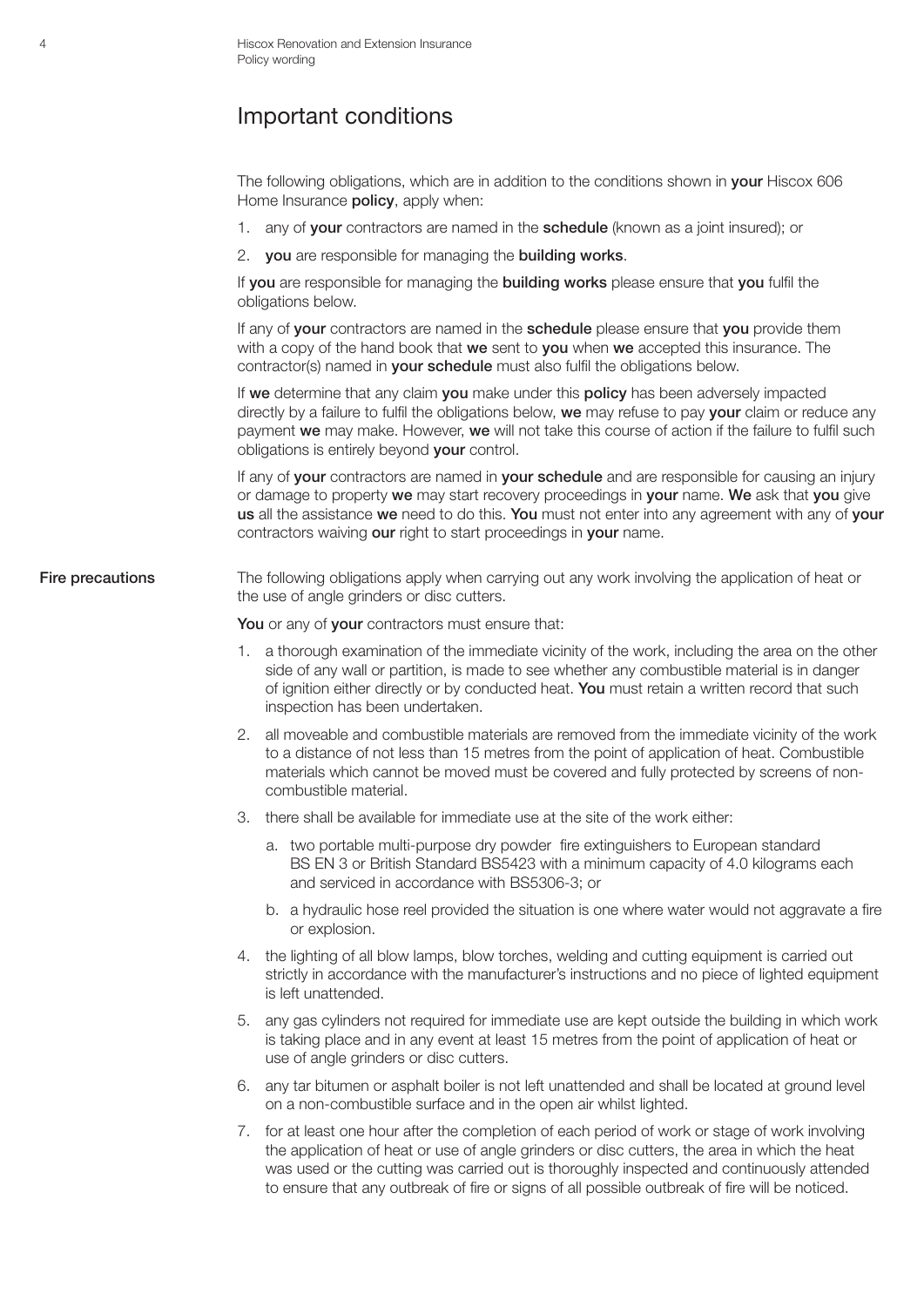# Important conditions

| <b>Underground services</b> | The following obligations apply whenever carrying out any excavation or earth moving operations<br>involving digging, drilling or boring.                                                                                                                                                                                                                                                                                                                                                        |  |  |
|-----------------------------|--------------------------------------------------------------------------------------------------------------------------------------------------------------------------------------------------------------------------------------------------------------------------------------------------------------------------------------------------------------------------------------------------------------------------------------------------------------------------------------------------|--|--|
|                             | You or any of your contractors must ensure that:                                                                                                                                                                                                                                                                                                                                                                                                                                                 |  |  |
|                             | 1. prior to the commencement of any excavation or earth moving work that:                                                                                                                                                                                                                                                                                                                                                                                                                        |  |  |
|                             | a. all enquiries, including those with the relevant authority responsible, as to the location<br>of existing pipes, cables, mains or other underground services have been made and<br>confirmed in writing;                                                                                                                                                                                                                                                                                      |  |  |
|                             | b. remote electrical devices are used, where practicable, to locate existing pipes, cables,<br>mains or other underground services;                                                                                                                                                                                                                                                                                                                                                              |  |  |
|                             | c. all persons carrying out excavation or earth moving work are made aware of the location<br>of pipes, cables, mains or other underground services.                                                                                                                                                                                                                                                                                                                                             |  |  |
|                             | 2. a method of work is adopted which minimises the risk of physical loss or physical damage to<br>pipes, cables, mains or other underground services.                                                                                                                                                                                                                                                                                                                                            |  |  |
|                             | a full written record of the enquiries and measures taken to locate and minimise the risk of<br>3.<br>physical loss or physical damage to pipes, cables, mains and other underground services<br>are kept.                                                                                                                                                                                                                                                                                       |  |  |
|                             | Changes to building plans You or any of your contractors must obtain agreement from the structural or consulting<br>engineer, if there are any significant changes or variations to the building plans before such work<br>commences. You must also tell us, as soon as possible, of such change in plans. When we are<br>notified of a change we will tell you if this affects your policy. For example we may amend the<br>terms of your policy or require you to pay more for your insurance. |  |  |
| Lifting operations          | You or any of your contractors must ensure that any operation in which a load is shared<br>between any items of lifting plant or lifting equipment is conducted in accordance with the British<br>standard for the Safe Use of Cranes - BS7121 or as amended from time to time.                                                                                                                                                                                                                  |  |  |
| <b>Plumbing checking</b>    | You or any of your contractors must ensure that all plumbing and connected pipework is<br>pressure tested at the moment of first introduction of water and checked for two consecutive<br>hours after the first introduction of water to ensure that there are no leaks.                                                                                                                                                                                                                         |  |  |
| <b>Unattended premises</b>  | When your home is unoccupied during the building works and left unattended overnight you<br>or any of your contractors must:                                                                                                                                                                                                                                                                                                                                                                     |  |  |
|                             | 1. turn off at the mains the gas, water and electricity supply unless such services are required<br>to prevent frost damage or to power security systems or fire protection systems.                                                                                                                                                                                                                                                                                                             |  |  |
|                             | 2. ensure that all doors, windows and other access points are secured and any alarm<br>protection available is activated.                                                                                                                                                                                                                                                                                                                                                                        |  |  |
|                             | 3. ensure that the site of the <b>building works</b> is thoroughly inspected by you or your<br>representative at least once per week. Any work that is necessary to maintain the security<br>arrangements or to rectify defects must be carried out as soon as possible without<br>unreasonable delay.                                                                                                                                                                                           |  |  |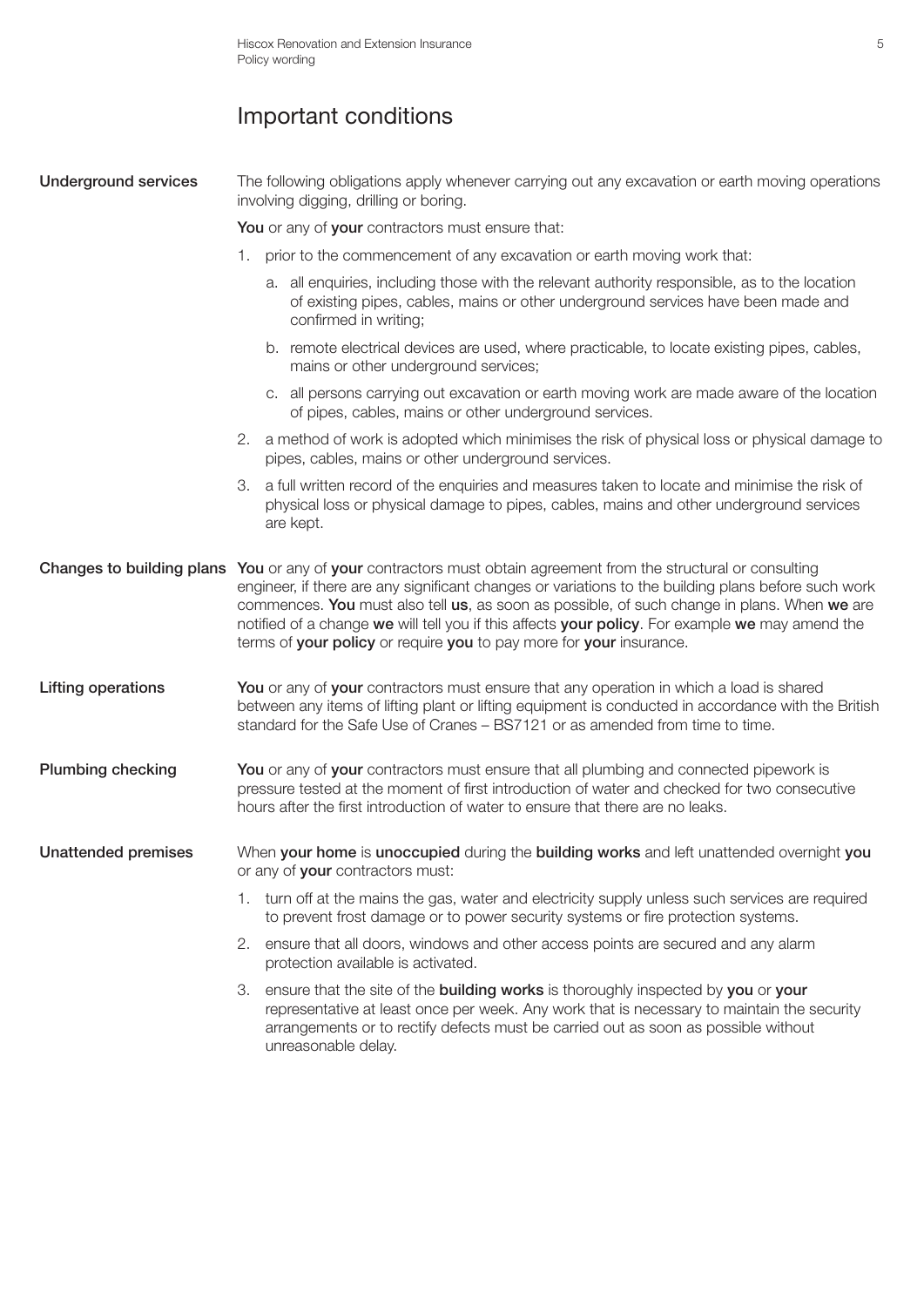#### General conditions

The following conditions apply to the whole of this addition of cover and are in addition to the conditions shown in your Hiscox 606 Home Insurance policy.

Survey **We reserve the right, during the period of insurance**, to have access to and survey the works at the site where the building works are taking place. If we wish to survey the site of the building works we will contact you to arrange a mutually convenient date and time with you.

> If you do not allow us access to undertake a survey or the results of a survey reveal the risk is detrimentally or materially different from the risk you told us about when we agreed your insurance, we may:

- 1. require you to carry out specified risk improvements detailed in the survey report within specific time frames;
- 2. amend the terms of your insurance;
- 3. charge you more for your insurance; or
- 4. cancel your policy in accordance with the cancellation condition.

We or your insurance agent will write to you if we need to amend the terms of your policy, require you to pay more for your insurance or cancel your policy.

#### **Premium adjustment** The premium shown in your schedule is a provisional premium which has been calculated on the estimates you have given us.

You must ensure that you maintain records of all the relevant particulars of the building works and make them available to us at any reasonable time.

We will ultimately adjust your premium on the final contract value which must include:

- 1. the value of all materials and equipment used in the contract including materials and equipment supplied by you.
- 2. professional fees incurred in the design and construction of the contract.
- 3. Irrecoverable value added tax.

If any of the insured values increase beyond those stated in your schedule then you must advise us as soon as reasonably possible so that an appropriate additional premium due can be calculated.

Pre-existing defects We may ask you to provide us with a home survey report to establish the condition of the buildings at your home. If such a report is not available or provided to us within the time frames we have agreed upon then the onus will be upon you to prove that any physical loss or physical damage to your home was not caused by or did not result from any pre-existing defect.

#### What is not covered

The following exclusion applies to the whole of this addition of cover and is in addition to exclusions shown in the sections below and elsewhere in your Hiscox 606 Home Insurance policy.

We do not cover loss, damage, cost, expense or any liability where **building works** at your home ceases for a continuous period of 60 days in a row unless agreed by us in writing.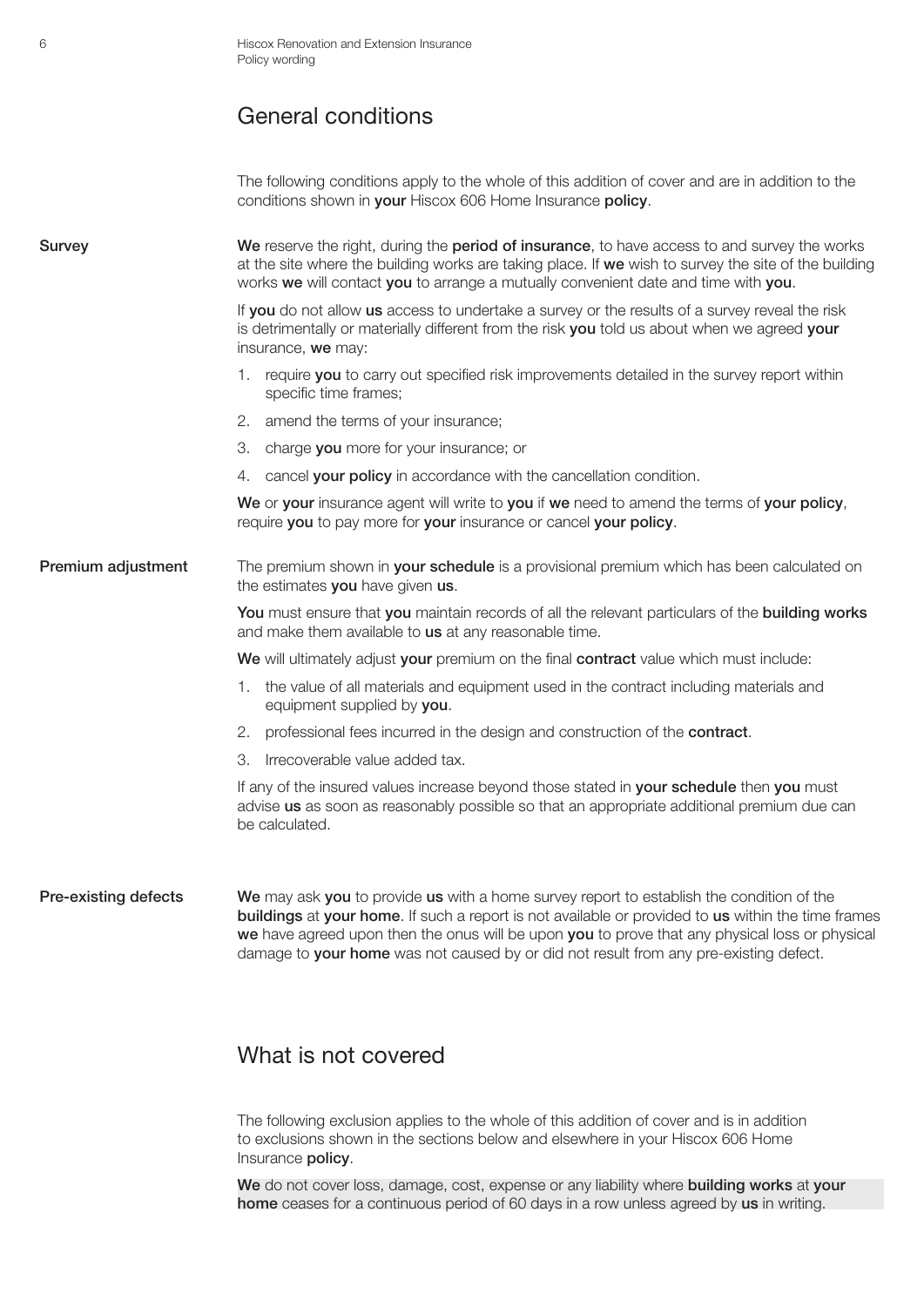### Building works, owned or hired in plant

|                             | This additional cover applies to Section 1: Buildings and tenant's improvements of your Hiscox<br>606 Home Insurance policy. Please read your schedule to see if the building works, owned<br>plant or hired in plant are covered.                                                                                                                          |
|-----------------------------|-------------------------------------------------------------------------------------------------------------------------------------------------------------------------------------------------------------------------------------------------------------------------------------------------------------------------------------------------------------|
|                             | The general terms and conditions of your Hiscox 606 Home Insurance policy and the terms and<br>conditions of Section 1: Buildings and tenant's improvements together with the extra exclusions<br>and conditions below, all apply to this section.                                                                                                          |
|                             | If you need to make a claim please refer to 'what to do when a loss occurs' within general terms<br>of your Hiscox 606 Home Insurance policy.                                                                                                                                                                                                               |
| What is covered             |                                                                                                                                                                                                                                                                                                                                                             |
| <b>Building works</b>       | We will insure the building works against physical loss or physical damage which happens<br>during the period of insurance.                                                                                                                                                                                                                                 |
| Owned plant                 | We will insure your owned plant used in the building works against physical loss or physical<br>damage which happens during the period of insurance.                                                                                                                                                                                                        |
| Hired in plant              | We will cover you against any claim for damages which you are legally liable to pay, under the<br>terms and conditions of a hiring agreement, for physical loss or physical damage to hired in<br>plant which happens anywhere in the United Kingdom during the period of insurance while<br>such equipment is used in the building works and in your care. |
|                             | We will also cover:                                                                                                                                                                                                                                                                                                                                         |
|                             | any continuing hire charges you are legally liable to pay for hired in plant because of<br>1.<br>physical loss or physical damage we have agreed to pay under this section;                                                                                                                                                                                 |
|                             | 2. the cost and expenses that we agree to in advance to defend a claim.                                                                                                                                                                                                                                                                                     |
|                             | We do not cover hired in plant which you have hired to your contractor(s) or any other<br>third party.                                                                                                                                                                                                                                                      |
| How we settle<br>your claim | We will pay up to the amount insured unless limited below or in your 606 renovation and<br>extension schedule or your Hiscox 606 Home Insurance schedule.                                                                                                                                                                                                   |
|                             | The amount insured applies to each incident of loss and will be automatically restored to the full<br>amount after we pay a loss provided you carry out our recommendations to prevent further loss<br>or damage.                                                                                                                                           |
|                             | The amount insured for building works will automatically reduce as each phase of the building<br>works is completed and handed over to you. We will also increase the amount insured for the<br>buildings section of your Hiscox 606 Home Insurance policy by the amount of the building<br>works completed under this section.                             |
| <b>Building works</b>       | At our option we will pay you:                                                                                                                                                                                                                                                                                                                              |
|                             | 1. the value of the <b>building works</b> at the time of physical damage, or                                                                                                                                                                                                                                                                                |

2. the cost of repairing or reinstating the damaged building works provided you carry out the repairs or reinstatement and do so without unreasonable delay.

The most we will pay for each incident of loss is the lesser of:

- 1. the original estimated contract price, plus the cost of any additions or amendments or variations, including the value of all materials supplied by you for incorporation into the building works, or
- 2. the amount insured. This amount may be increased by up to 25% should the original estimated contract price plus the cost of any additions or amendments or variations, including the price of all materials supplied by you which are to be incorporated into the building works, exceed the amount insured.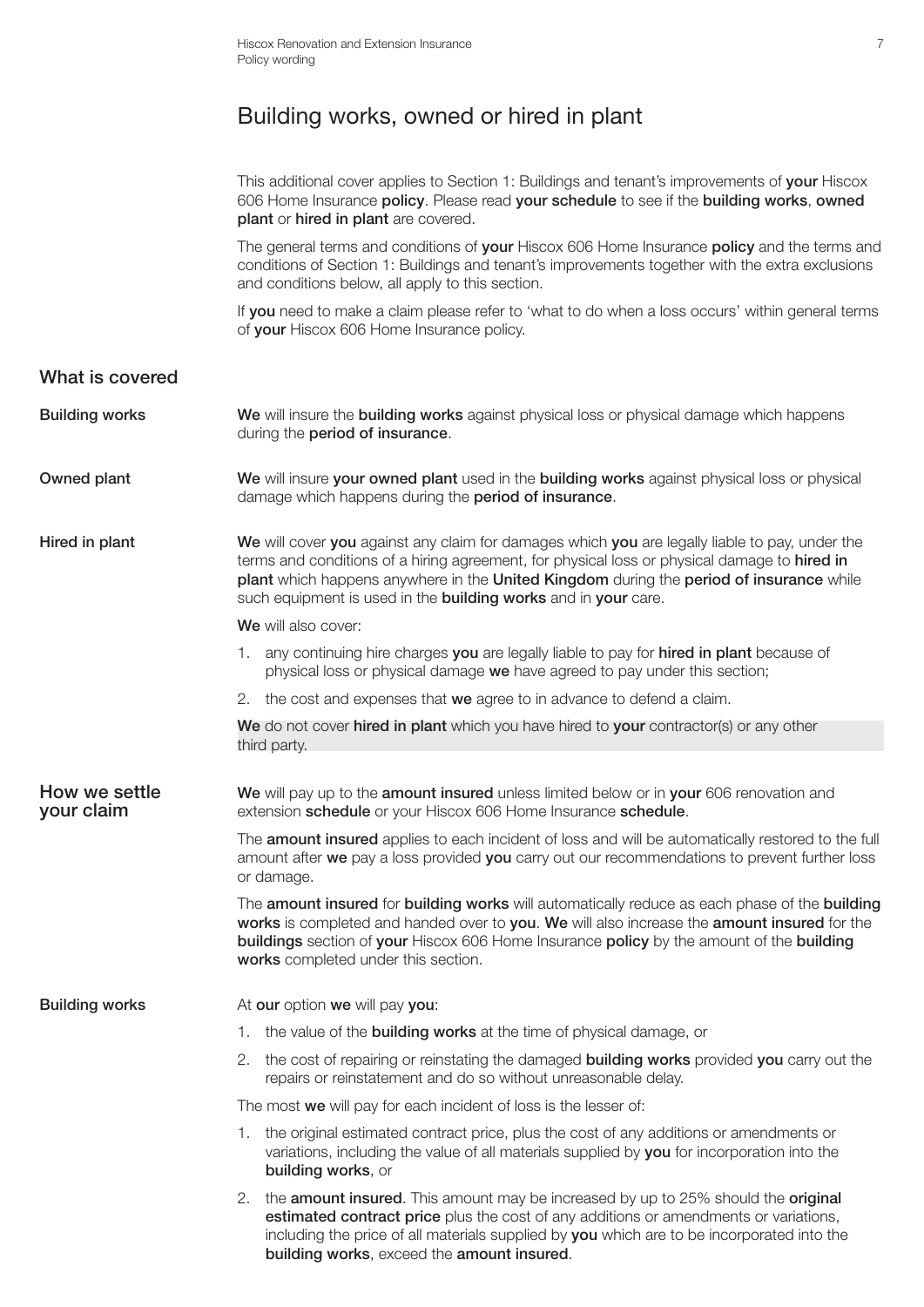| 8                       | Hiscox Renovation and Extension Insurance<br>Policy wording                                                                                                                                                                                                                                                          |
|-------------------------|----------------------------------------------------------------------------------------------------------------------------------------------------------------------------------------------------------------------------------------------------------------------------------------------------------------------|
|                         | Building works, owned or hired in plant                                                                                                                                                                                                                                                                              |
| Owned plant             | We will decide whether to repair or replace the lost or damaged item or to make a cash<br>settlement based on the market value of the item if the item is more than one years old on the<br>date of loss.                                                                                                            |
|                         | You must carry out any repair or replacement without unreasonable delay. If lost or damaged<br>property is not repaired or replaced within a reasonable period of time we will only pay the<br>market value of the item on the date of loss provided such cost does not exceed the cost of<br>repair or replacement. |
|                         | If we pay the full <b>amount insured</b> for any item of owned plant, we will then have the right to take<br>possession of it.                                                                                                                                                                                       |
| Hired in plant          | The most we will pay for each incident, including any costs and expenses, is the <b>amount</b><br>insured for hired in plant.                                                                                                                                                                                        |
| Fees and extra expenses | We will pay the fees and extra expenses, as covered in your Hiscox 606 Home Insurance policy,<br>which are necessarily incurred in the repair or reinstatement of the damaged <b>building works</b> .                                                                                                                |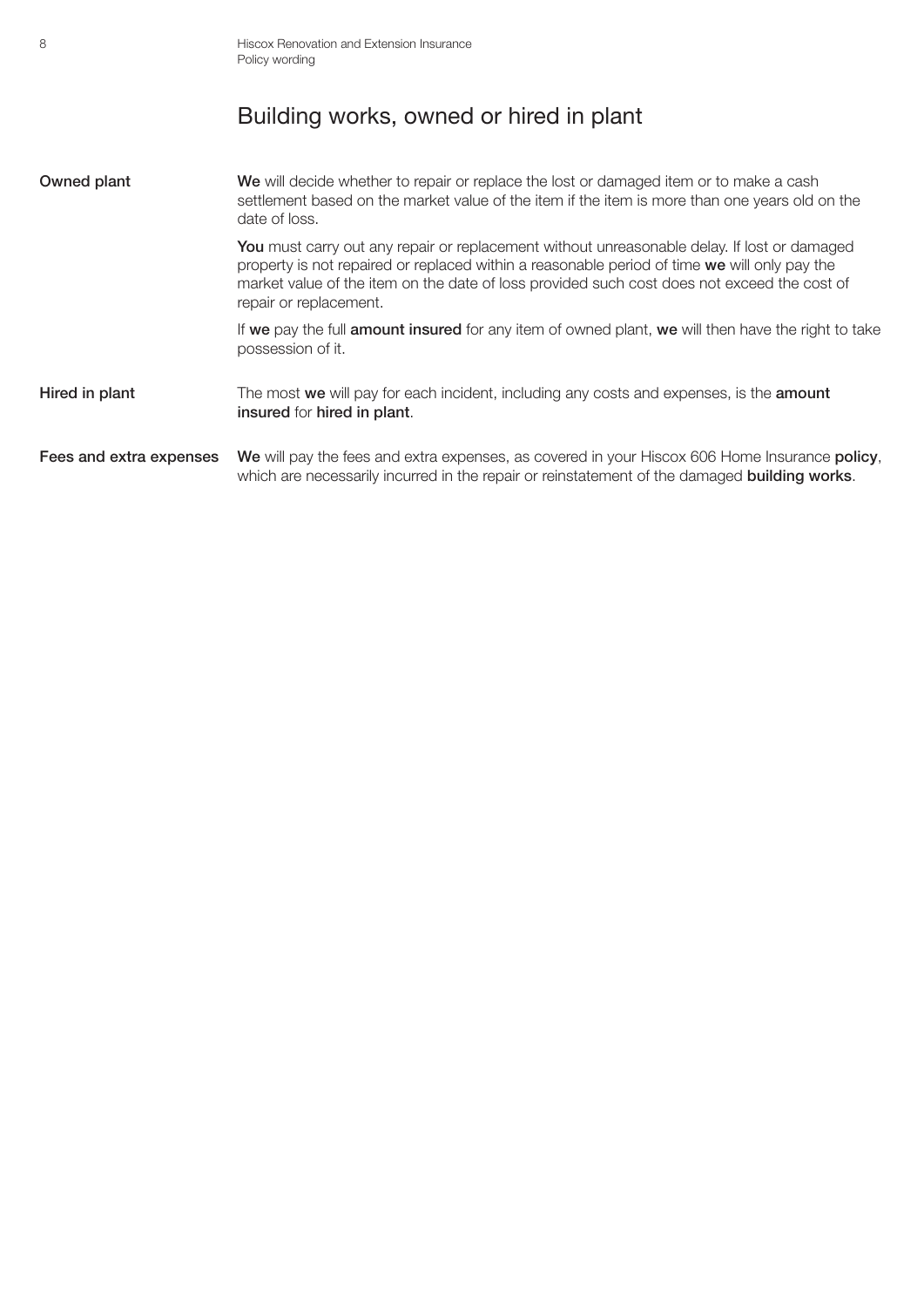### Other cover

The following covers apply automatically.

Plans and documents If the plans, drawings or other contract documents relating to the building works are lost or damaged while anywhere within the United Kingdom as a result of physical loss or physical damage covered under this section, we will pay up to the amount insured for the reasonable and necessary cost of re-writing or reproducing such plans, drawings or documents.

Loss prevention costs We will pay the necessary and reasonable costs that you incur to protect the building works from imminent physical damage which would otherwise be insured by this **policy** occurring during the period of insurance.

The most we will pay is the **amount insured** for loss prevention costs.

Transit and off site storage We will insure the materials for incorporation into the building works which are supplied by you or for which you are legally responsible while in transit within the United Kingdom or while temporarily stored anywhere within the United Kingdom. We will insure such property against physical loss or physical damage which happens during the period of insurance.

The most we will pay is the amount insured for property in transit and off-site storage.

**Finding a leak** We will pay the costs incurred to find and access the point of escape of:

- 1. a domestic heating fuel or water leak from your permanent internal plumbing or heating system installed for the purpose of the **building works**, which is likely to cause insured damage to the buildings, contents or fine art.
- 2. a water leak from the underground service pipes installed for the purposes of the **building** works serving your home for which you are legally responsible outside the home but at the address shown in the schedule.

The leak must happen during the **period of insurance**. The most we will pay is the **amount** insured for finding a leak.

Alternative We will cover your reasonable and necessary costs of alternative accommodation, which we **accommodation** have agreed to in advance, while your home cannot be lived in because of physical loss or physical damage to the **building works** which we have agreed to pay under this section.

We will not pay for alternative accommodation for more than three years.

Machinery breakdown We will cover your new and unused machinery forming part of the building works against physical loss or physical damage occurring during the **period of insurance** caused by electrical or mechanical breakdown or explosion.

This cover shall continue for a period of:

- 1. seven days from the commencement of testing an individual item, and
- 2. one calendar month from the commencement date of the insured machinery being put into operation.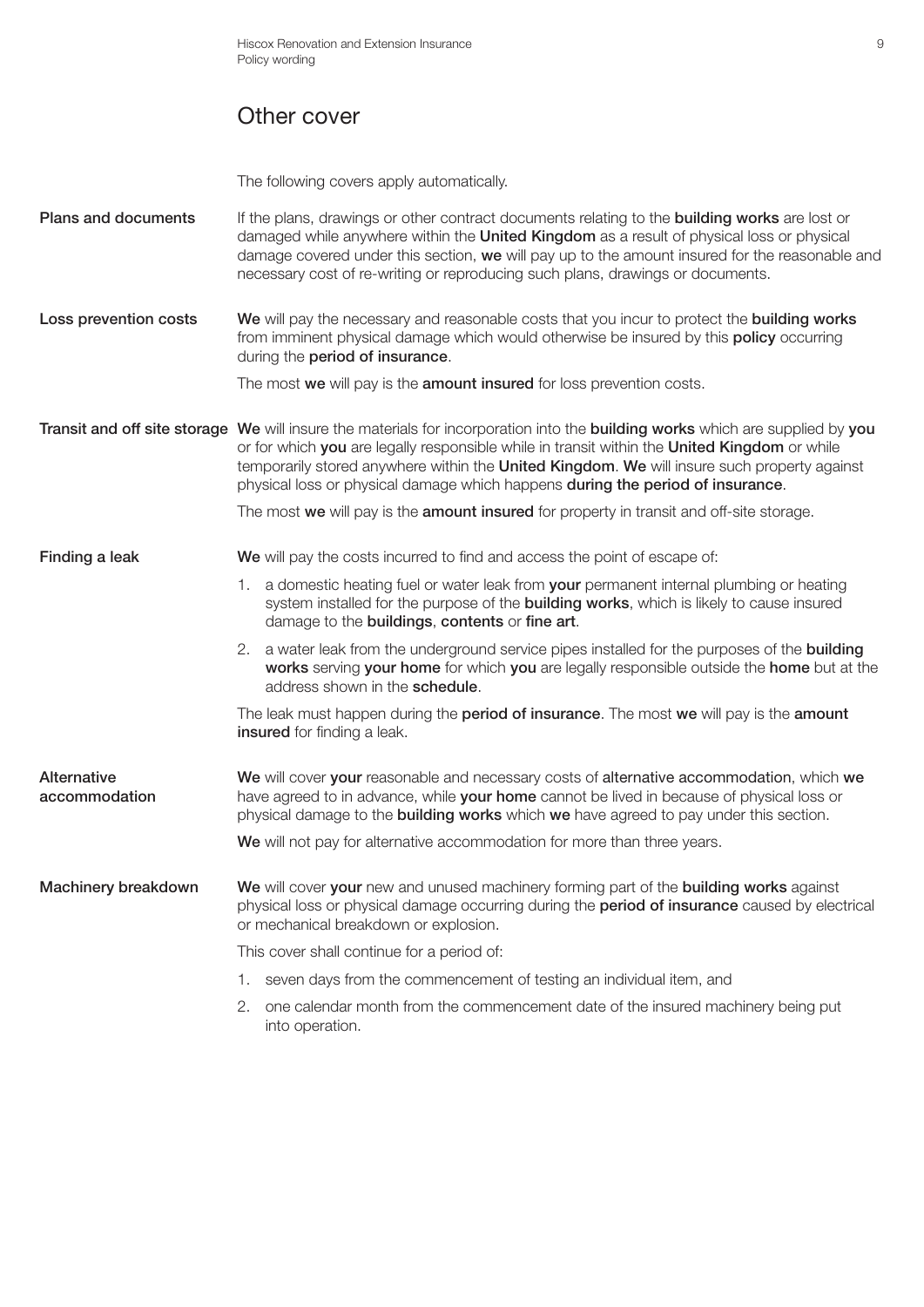#### What is not covered

The following exclusions are in addition to those shown in Section 1 of your Hiscox 606 Home Insurance policy.

We do not cover the following:

- 1. Theft of unfixed non-ferrous metal of any description unless contained within:
	- a. a secured and locked purpose built security container; or
	- b. a building where all openings have been secured by doors and windows having been fitted and doors and windows have been locked.
- 2. Mechanical or electrical faults or breakdown except as specifically provided under 'machinery breakdown', as described in the 'other cover' section above.
- 3. Computers and peripheral equipment contained within site huts.
- 4. Theft of or malicious damage to machine attachments, power tools, hand tools and manually powered implements from vehicles. However, this exclusion shall not apply if the total amount of all such claims during the period of insurance is less than £5,000.
- 5. Tyres, tools cutting edges, moulds, dies, patterns, non-metallic linings, glass, pulverising and crushing surfaces, flexible pipes, cables, drive belts, or parts requiring periodic renewal. This exclusion does not apply to physical loss or physical damage caused by persons acting maliciously.
- 6. Safety or protective devices while in use.
- 7. Owned plant whilst hired out or on loan to any third party.
- 8. Building works which are:
	- a. not constructed of brick, stone or concrete and roofed with slates, tiles, asphalt, metal or concrete;
	- b. roofed in whole or in part with thatch;
	- c. of timber frame construction (other than normal roof trusses, supports and beams) or otherwise constructed or insulated with combustible material.
- 9. Loss or damage resulting from **building works** being undertaken at an open trench depth of five metres (16 feet 4.85 inches) or more below the normal ground level surrounding the area where the **building works** are taking place.
- 10. Cost incurred in respect of:
	- a. replacing or rectifying piles or retaining wall elements which:
		- i. have become misplaced, misaligned or jammed during their construction;
		- ii. are lost or abandoned or damaged during driving or extraction, or
		- iii. have become obstructed by jammed or damaged piling equipment or casings.
	- b. rectifying disconnected or declutched sheet piles;
	- c. rectifying any leakage or infiltration of material of any kind;
	- d. filling voids or for replacing lost bentonite;
	- e. any piles or foundation elements having failed to pass a load bearing test or otherwise not having reached their designed load bearing capacity;
	- f. reinstating profiles or dimensions.

This exclusion does not apply to physical loss or physical damage caused by fire, subsidence, landslip, escape of water or flood.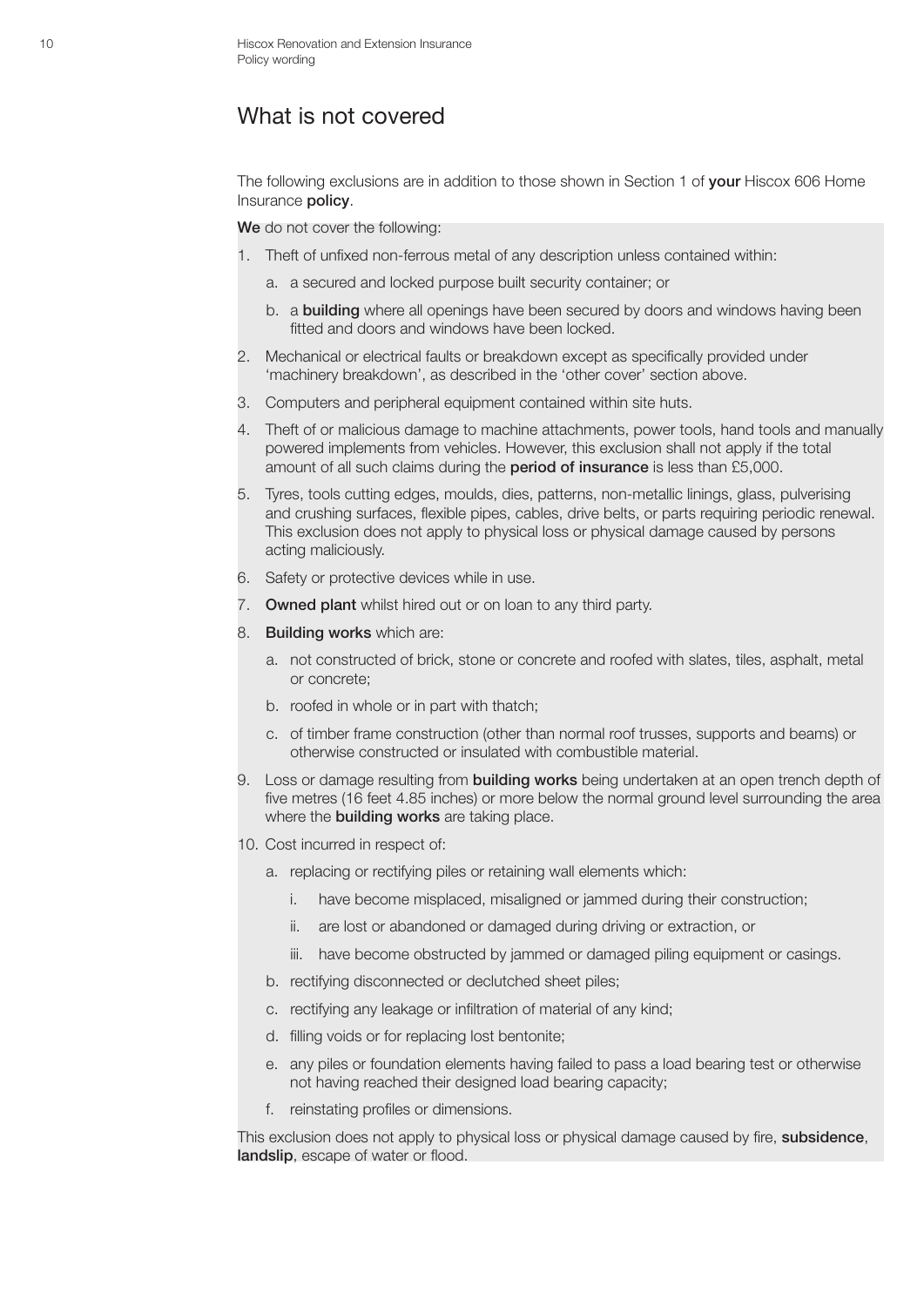# Your legal liabilities

This additional cover applies to Your liability as owner or occupier of the home under Section 3: Your liabilities of your Hiscox 606 Home insurance policy. Please read your schedule to see if your legal liabilities are covered.

The general terms and conditions of your Hiscox 606 Home Insurance policy and the terms and conditions of Section 3: Your liabilities together with the extra exclusions and conditions below, all apply to this section.

If you need to make a claim please refer to 'what to do when a loss occurs' within general terms of your Hiscox 606 Home Insurance policy.

#### What is covered

| <b>Property owner</b>   | If, as a result of the <b>building works</b> taking place at your home any party brings a claim against<br>you for:                                                                                                                                                                                                                                                              |                                                                                                                                                                                                                                                                                                     |  |  |  |
|-------------------------|----------------------------------------------------------------------------------------------------------------------------------------------------------------------------------------------------------------------------------------------------------------------------------------------------------------------------------------------------------------------------------|-----------------------------------------------------------------------------------------------------------------------------------------------------------------------------------------------------------------------------------------------------------------------------------------------------|--|--|--|
|                         |                                                                                                                                                                                                                                                                                                                                                                                  | 1. an accident which causes bodily injury or property damage during the <b>period of insurance</b> ;                                                                                                                                                                                                |  |  |  |
|                         | 2.                                                                                                                                                                                                                                                                                                                                                                               | nuisance, trespass or interference with any easement or right of air, light, water or way<br>committed during the period of insurance;                                                                                                                                                              |  |  |  |
|                         |                                                                                                                                                                                                                                                                                                                                                                                  | we will cover you against claims for compensation which you legally have to pay.                                                                                                                                                                                                                    |  |  |  |
|                         | The most we will pay for any one accident or claim is the amount insured. All claims caused<br>by one accident or original cause or single source of nuisance, trespass or interference with any<br>easement or right of air, light, water or way are agreed to be one claim, however many of you<br>may be legally liable for the accident, nuisance, trespass or interference. |                                                                                                                                                                                                                                                                                                     |  |  |  |
|                         |                                                                                                                                                                                                                                                                                                                                                                                  | We will also pay any costs and expenses that we agree to in advance to defend the claim.                                                                                                                                                                                                            |  |  |  |
| <b>Court attendance</b> | If you are required to attend court as a witness in connection with a claim against you covered<br>under this section, we will pay you compensation to cover salary or wages and reasonable and<br>necessary travel and accommodation costs, for each day, or part of a day, that your attendance<br>is required by our solicitor, up to a maximum of £500 per day.              |                                                                                                                                                                                                                                                                                                     |  |  |  |
| What is not covered     |                                                                                                                                                                                                                                                                                                                                                                                  | The following exclusions are in addition to those shown in 'Your liability to other people' under<br>Section 3 of your Hiscox 606 Home Insurance policy.                                                                                                                                            |  |  |  |
|                         |                                                                                                                                                                                                                                                                                                                                                                                  | We do not cover the following:                                                                                                                                                                                                                                                                      |  |  |  |
|                         | 1.                                                                                                                                                                                                                                                                                                                                                                               | nuisance, trespass or interference with any easement or right of air, light, water or way which<br>is the result of a deliberate act or omission by you or which arise as a natural consequence<br>of the ordinary conduct of the contract and which could reasonably have been expected<br>by you. |  |  |  |
|                         | 2.                                                                                                                                                                                                                                                                                                                                                                               | Your liability for injury to:                                                                                                                                                                                                                                                                       |  |  |  |
|                         |                                                                                                                                                                                                                                                                                                                                                                                  | a. you;                                                                                                                                                                                                                                                                                             |  |  |  |
|                         |                                                                                                                                                                                                                                                                                                                                                                                  | b. any contractor named in the <b>schedule</b> , or any person hired or employed by them,<br>or otherwise working under their supervision;                                                                                                                                                          |  |  |  |
|                         |                                                                                                                                                                                                                                                                                                                                                                                  | c. any other person arising out of or in the course of their employment under a contract<br>of service or apprenticeship with you.                                                                                                                                                                  |  |  |  |
|                         |                                                                                                                                                                                                                                                                                                                                                                                  | The use, testing, ownership, sale or removal of asbestos, asbestos fibres or materials<br>containing asbestos.                                                                                                                                                                                      |  |  |  |
|                         |                                                                                                                                                                                                                                                                                                                                                                                  | 4. The provision of instructions, recommendations, notices, warnings, supervision or advice<br>given, or which should have been given, in connection with asbestos, asbestos fibres or<br>structures or materials containing asbestos.                                                              |  |  |  |
|                         |                                                                                                                                                                                                                                                                                                                                                                                  |                                                                                                                                                                                                                                                                                                     |  |  |  |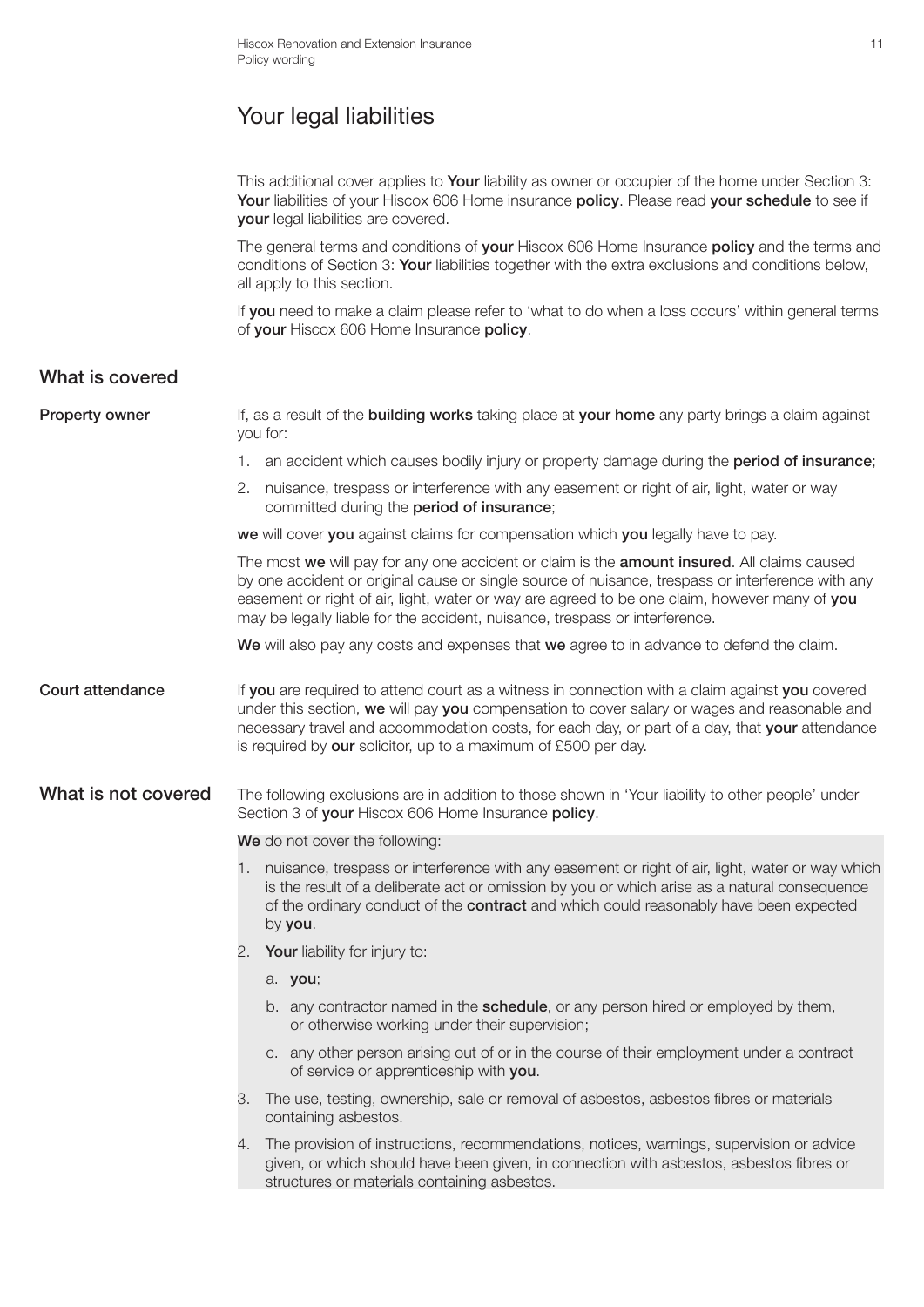## Your legal liabilities

- 5. Loss or damage to property:
	- a. comprising or to be incorporated in the building works in respect of any contract undertaken by you;
	- b. against which you, or any of your contractors if named in the schedule, are required to effect insurance under the terms of Clause 6.5.1 of the Joint Contracts Tribunal Conditions of Contract or of any other contract condition requiring insurance of like kind, for example non-negligence liability insurance.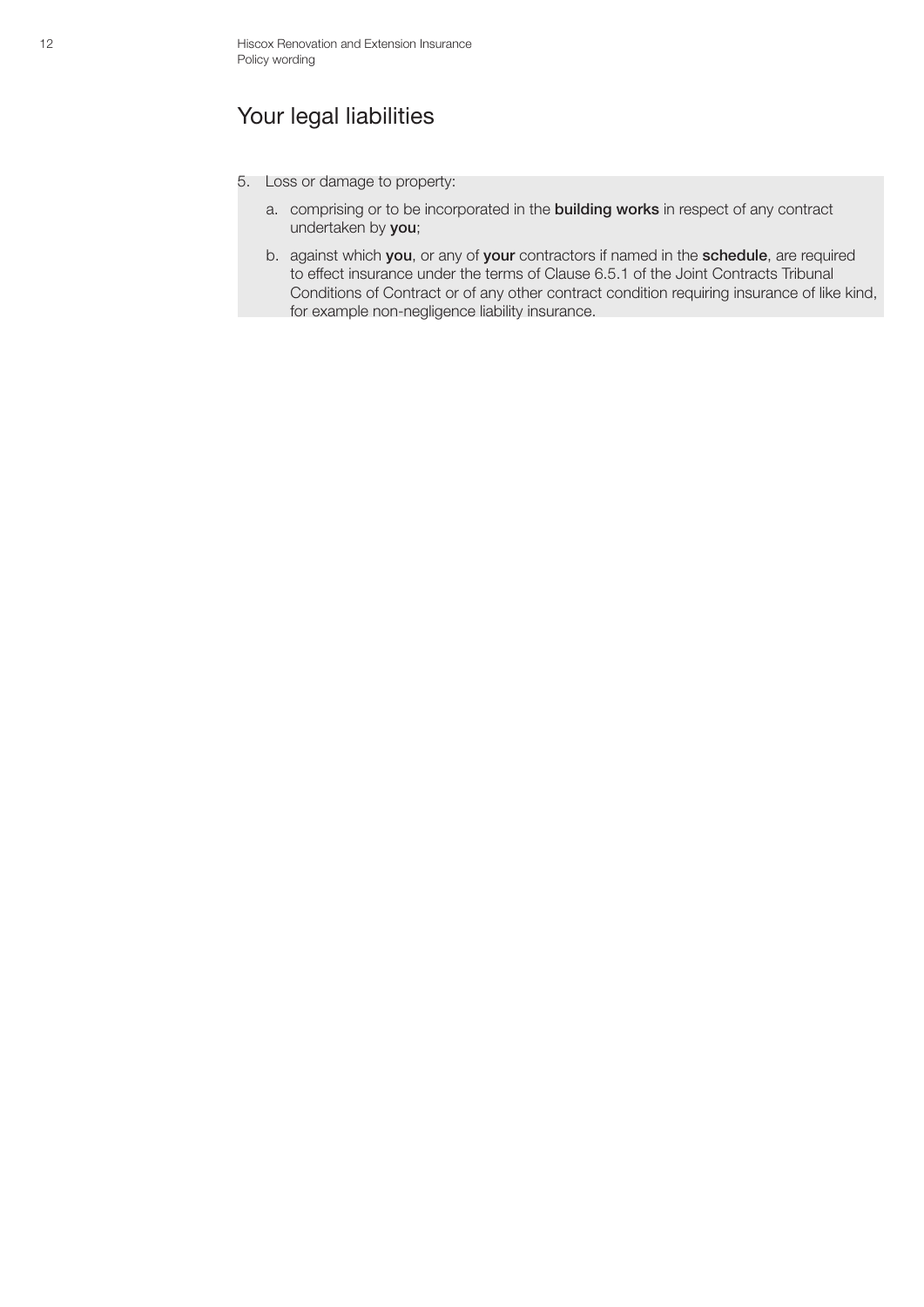# Non negligent liability

Please read your schedule to see if your non negligent liability is covered.

The general terms and conditions of your Hiscox 606 Home Insurance policy and the terms and conditions of this addition of cover all apply to this section.

If you need to make a claim please refer to 'what to do when a loss occurs' within general terms of your Hiscox 606 Home Insurance policy.

What is covered We will cover you against any claim for damages which you may incur or sustain by reason of bodily injury or physical damage to property during the **period of insurance** where negligence by the contractor and any sub-contractor cannot be clearly established. We will provide this cover where such bodily injury or damage to property is caused by any of the insured perils listed below arising out of, in the course of or by reason of carrying out the **building works**.

Insured perils:

Collapse; **subsidence**; heave; vibration; weakening or removal of support or lowering of ground water.

The most we will pay for any one accident or claim is the **amount insured**. All claims caused by one accident are agreed to be one claim, however many of you may be legally liable for the accident.

We will also pay any costs and expenses that we agree to in advance to defend the claim.

What is not covered We do not cover the following:

- 1. Your liability arising out of any contract, unless you would have been liable by law if the contract had not existed.
- 2. Your liability for injury or damage to property caused by the negligence, omission, breach of statutory duty or default by you, your contractor(s) or subcontractor(s) or any servant or agent of yours or of your contractor(s) or subcontractor(s) involved in the contract.
- 3. Your liability for injury or damage to property attributable to errors or omissions in the design, planning or specification of the building works.
- 4. Your liability for injury or damage to property which can reasonably be foreseen to be inevitable, having regard to the nature of the work to be undertaken or the manner of its execution.
- 5. Your liability for fines or penalties, or for damages which are only intended to punish you or to make an example of you.
- 6. Your liability for damage to any work undertaken in connection with the building works or to any materials, plant, tools, equipment, temporary works, temporary buildings or any other property brought onto the premises where the **building works** are taking place for the purpose of carrying out such building works.